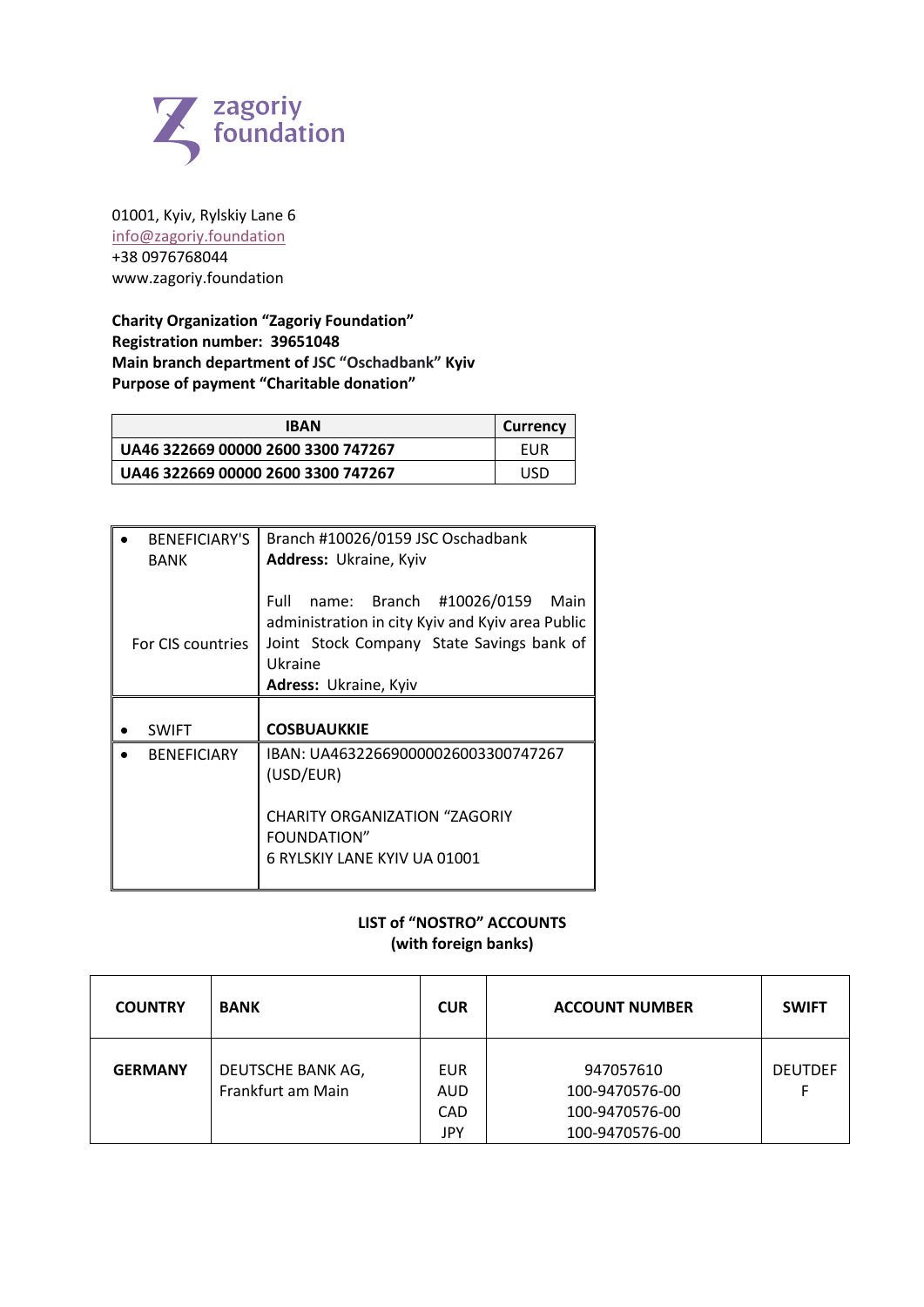

## 01001, Kyiv, Rylskiy Lane 6 info@zagoriy.foundation +38 0976768044 www.zagoriy.foundation

|                                | COMMERZBANK AG,<br>Frankfurt am Main                          | <b>EUR</b><br><b>USD</b><br><b>CHF</b><br><b>GBP</b> | 4008865941/01<br>4008865941/00<br>400886594100CHF<br>400886594100GBP | <b>COBADEF</b><br>F    |
|--------------------------------|---------------------------------------------------------------|------------------------------------------------------|----------------------------------------------------------------------|------------------------|
|                                | BAYERISCHE LANDESBANK,<br>Muenchen                            | <b>EUR</b>                                           | 1170030<br>IBAN: DE11700500000001170030                              | <b>BYLADEM</b><br>M    |
| <b>AUSTRIA</b>                 | <b>RAIFFEISEN BANK</b><br>INTERNATIONAL AG,<br>Vienna         | <b>EUR</b><br><b>USD</b>                             | 1-55.073.621<br>70-55.073.621                                        | <b>RZBAATW</b><br>W    |
| <b>GREAT</b><br><b>BRITAIN</b> | CITIBANK N.A., London                                         | <b>EUR</b><br><b>AUD</b><br>CAD<br><b>GBP</b>        | 10471062<br>0012835169<br>0012835150<br>GB13CITI18500813932575       | CITIGB2L               |
|                                | <b>CREDIT SUISSE AG, Zurich</b>                               | <b>CHF</b><br><b>EUR</b>                             | 0835-1445210-83-010<br>CH7504835144521084002                         | <b>CRESCHZZ</b><br>80A |
| <b>SWITZERLAND</b>             | <b>BANQUE DE COMMERCE</b><br>ET DE PLACEMENTS S.A.,<br>Geneva | <b>CHF</b><br><b>EUR</b>                             | 10.604804.0.100.CHF<br>CH8008629106048040001*                        | <b>BPCPCHG</b><br>G    |
| <b>ITALY</b>                   | UNICREDIT SPA, Milan                                          | <b>EUR</b>                                           | 00995/00000000004252                                                 | <b>UNCRITM</b><br>M    |
| <b>HUNGARY</b>                 | OTP BANK Plc., Budapest                                       | <b>HUF</b>                                           | 11782007-81167621                                                    | <b>OTPVHUH</b><br>B    |
| <b>POLAND</b>                  | SANTANDER BANK POLSKA<br>S.A., Warsaw                         | <b>PLN</b>                                           | 11109000040000001000590001                                           | <b>WBKPPLP</b><br>P    |
|                                | PKO BANK POLSKI S.A.,<br>Warsaw                               | PLN                                                  | PL17102000161201110000000010                                         | <b>BPKOPLP</b><br>W    |
| <b>USA</b>                     | DEUTSCHE BANK TRUST<br><b>COMPANY AMERICAS,</b><br>New York   | <b>USD</b>                                           | 04-095-334                                                           | <b>BKTRUS3</b><br>3    |
|                                | CITIBANK N.A., New York                                       | <b>USD</b>                                           | 36128911                                                             | CITIUS33               |